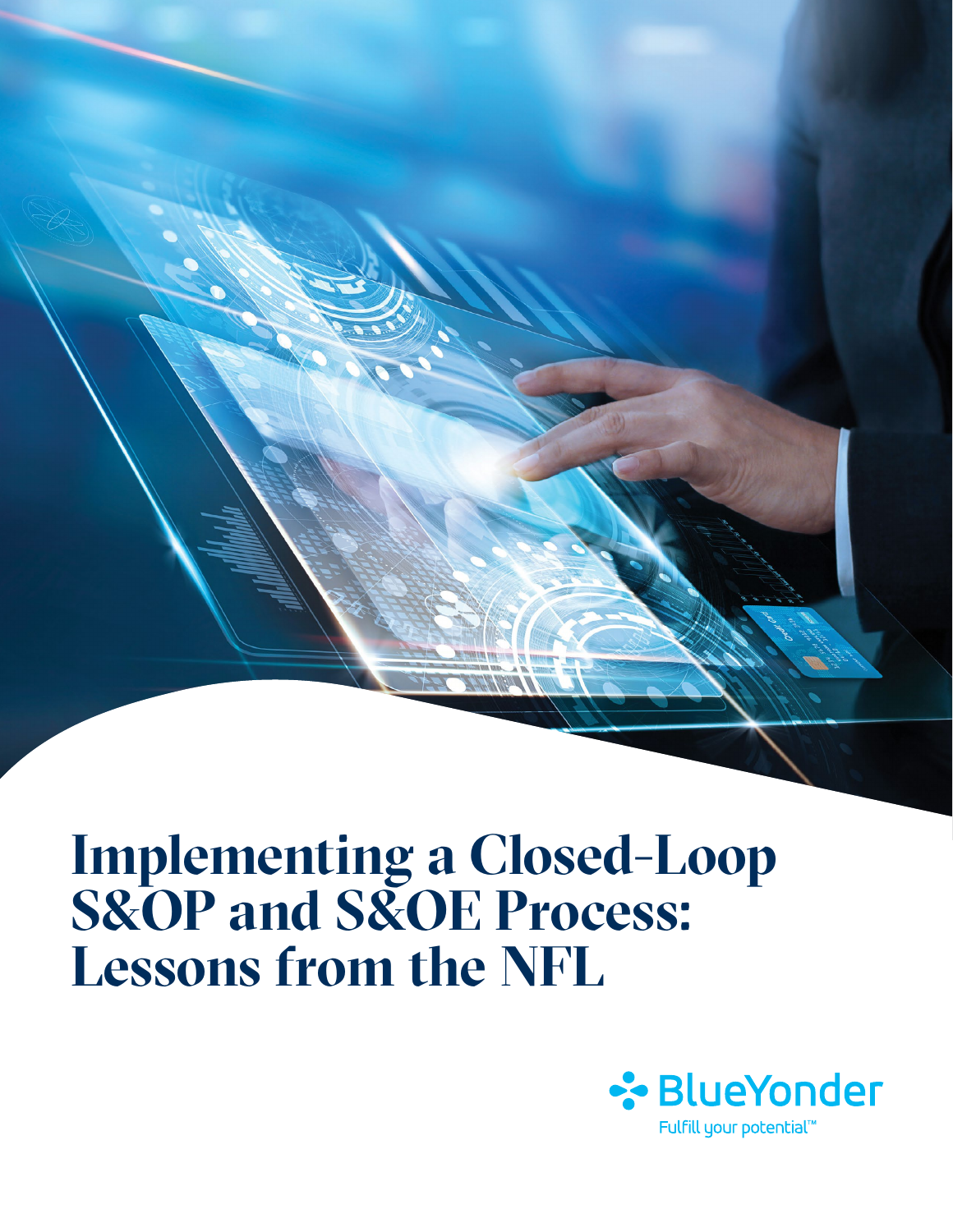To reach their financial, customer service and sustainability goals, companies need a sales and operations planning (S&OP) process that is strategic, visionary and long-term in nature, working seamlessly alongside a short-term, tactically focused sales and operations execution (S&OE) process that carries out the plan.

These activities should be distinct from one another, two separate halves of a closed planning-andexecution loop. But all too often they are muddled together. In high-level S&OP meetings, valuable time is wasted discussing day-to-day tactical problems, instead of bigger-picture issues such as market trends, the profit-and-loss statement, the balance sheet, competition, demand realization and capacity-expansion scenarios. How can your organization create a true, closed-loop S&OP-S&OE? Professional sports teams may hold the answer.

In today's fast-moving, hyper-competitive business landscape, few processes are as critical as sales and operations planning (S&OP). This high-level, strategically focused process asks the key questions, "What is likely to happen in the next few months?" and "How will we respond to those threats, risks and opportunities?" Recognizing S&OP's central role in preparing for the future, most organizations invest heavily in S&OP processes and technology solutions.

Equally critical, but not as widely recognized for its contributions, is sales and operations execution (S&OE). This activity, which is separate and distinct from the longer-term planning process, focuses on tactical matters and day-to-day obstacles. S&OE asks the questions, "What is likely to happen today, or this week?" and "How can we keep the plan on track?"

Why does sales and operations execution get so little attention? Often, sales and operations execution is not seen as a separate and distinct activity, but gets muddled into the broader S&OP process. Quarterly or monthly S&OP meetings are focused on the short-term tactical responses needed to maintain performance, instead of the long-term vision needed to take performance to a new level.

What's wrong with this muddled approach? Neither planning nor execution gets the attention it deserves. The organization cannot make long-term sales and operations plans that are truly transformative in nature, which is increasingly demanded in today's business world. Similarly, execution gets short-changed. Instead of learning from obstacles and gaining knowledge, the business encounters the same daily problems again and again. There is neither institutional learning nor continuous improvement.

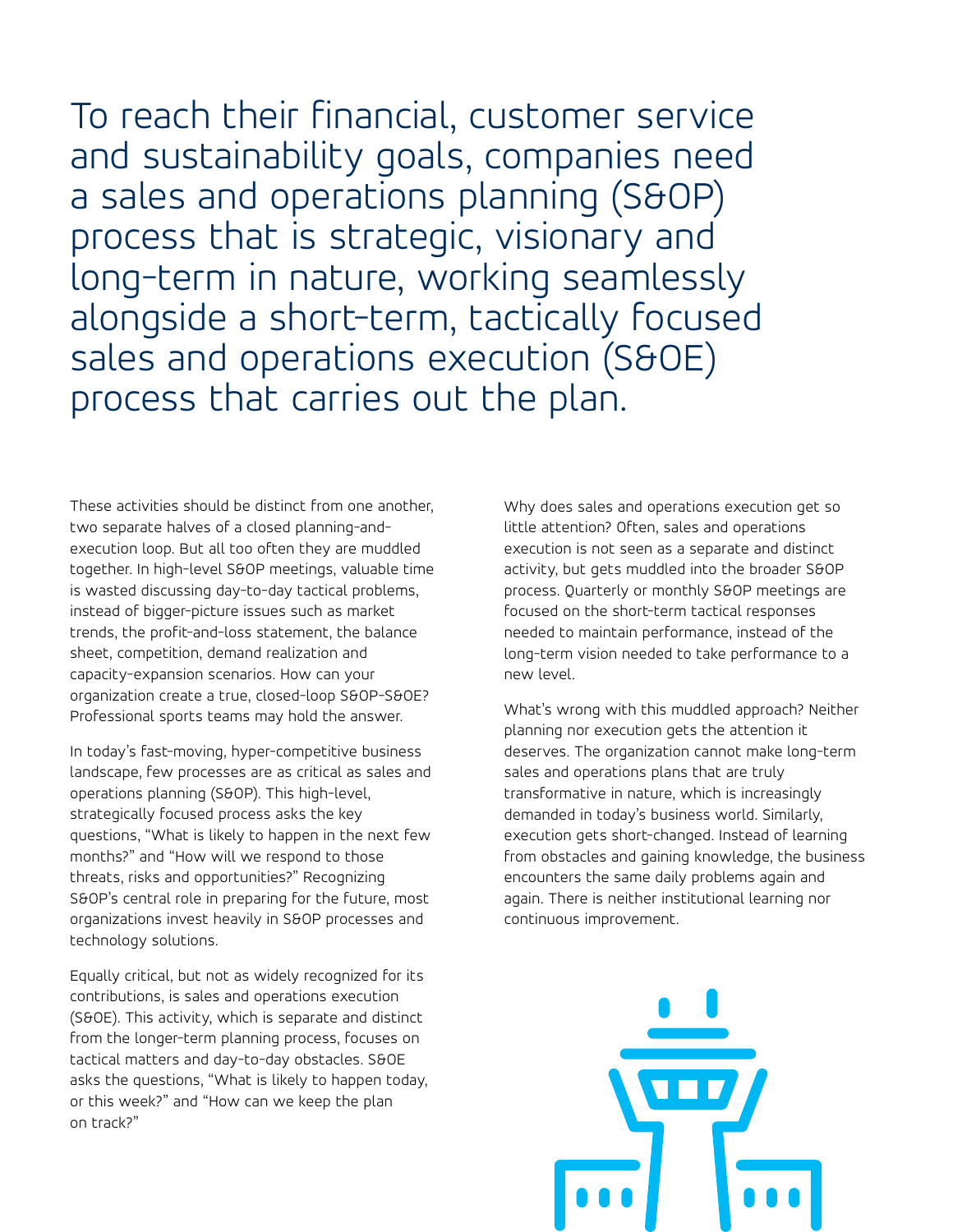# The solution? Optimizing both planning and execution

The answer is clear. Companies need to focus adequate attention on both S&O planning and execution. While these activities must be part of a single, closed-loop process, they must be viewed as separate and distinct activities that feed into one another. Just as the long-term plan impacts shortterm execution, lessons from daily implementation and short-term execution must be fed back into the higher-level planning process.

Not only does this closed-loop approach create a culture of continuous learning and improvement, but it also supports the ultimate vision of the autonomous, self-healing supply chain. Daily execution cannot rely on managing the same issues, like expedited deliveries, over and over.

Machine learning (ML) and artificial intelligence (AI) can help by automating decisions in the short term and also feeding into the longer-term S&OP process. For example, smart technology can compute realtime, dynamic parameters like lead times from the short-term S&OE process and leverage them for the longer-term S&OP process, as opposed to relying on static planning parameters. This feedback loop will make the entire S&OP-S&OE process smarter and more agile on an ongoing basis.



### Strategic planning and smart execution: A playbook for success

Want to witness a successful closed-loop planning-and-execution process firsthand? Just watch an NFL football game on any given Sunday.

During the off season, the coaches work on a team roster and a long-term playbook that anticipate the challenges the team is likely to face in the coming months. The coaching staff reviews statistics and watches competitors' films from the previous season to see what they're going to be up against this year.

Once the season begins, it's up to the players to execute the plan successfully, which means realtime agility and problem-solving. When actual performance during a game deviates from the plan, smart, seasoned players make in-game adjustments to keep the plan on track. The entire team deals with short-term obstacles and learns from the results.

Post-game, the coaches and players work together to strategically adjust the long-term plan and improve the playbook before the next game.

Watching a football game unfold, it's easy to see the logic behind this closed planning-andexecution loop. And it mirrors the way many successful sports teams work in the real world, season after season. So why aren't more companies closing the loop and giving equal weight to execution?

Certainly part of the problem is cultural. Many businesses have focused on S&OP exclusively, considering daily execution just part of this broader activity. They lack a separate S&OE team and a distinct execution-focused process. However, Blue Yonder's own research among planners has revealed a disturbing side effect. In companies focused only on S&OP, planners spend 70% of their time dealing with supply chain disruptions and managing execution, instead of taking a more strategic view.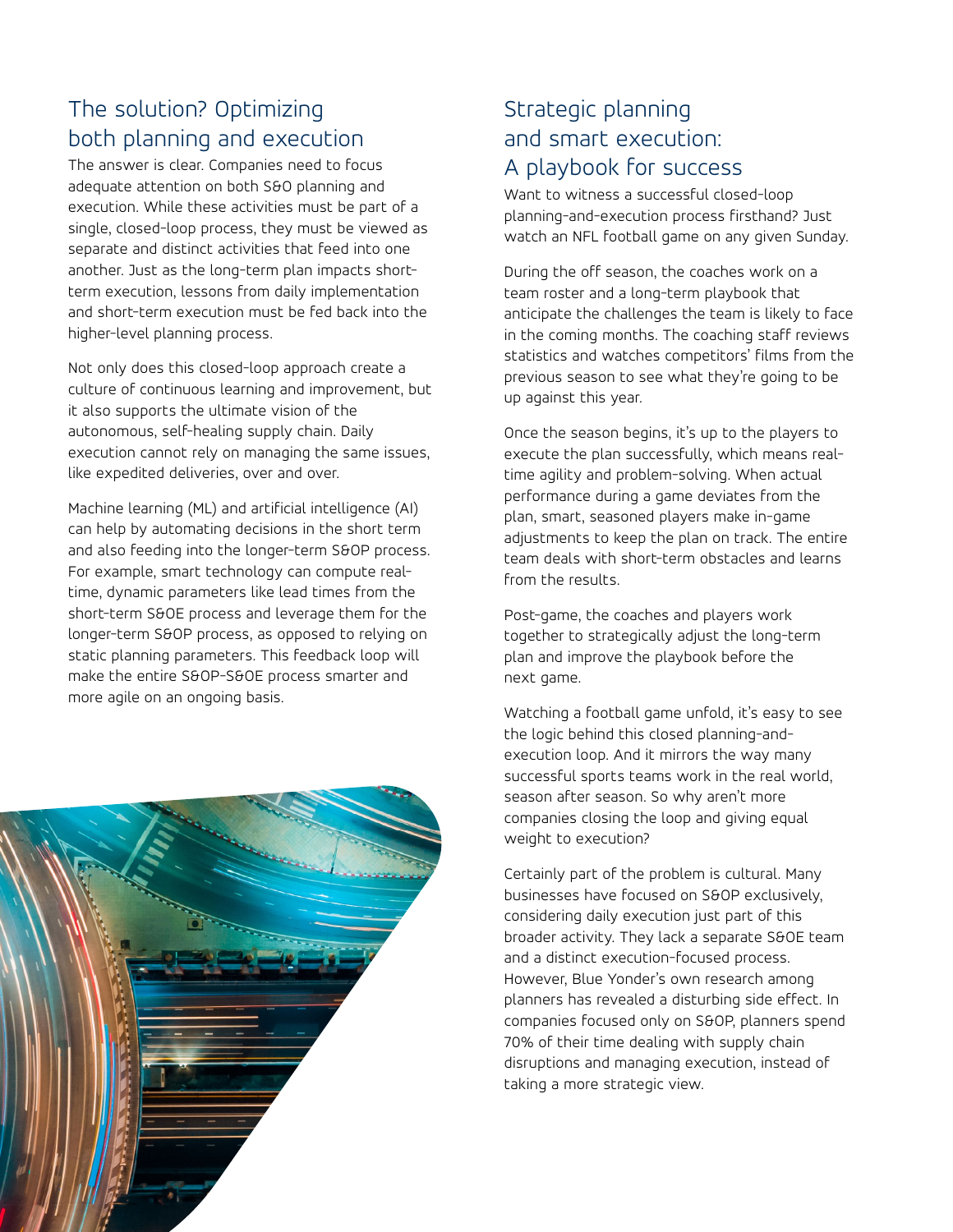

Another obstacle lies in the adoption and application of advanced technology solutions. Today there are powerful tools available to support S&OP and S&OE as distinct activities, while also linking them via a shared platform. In addition, artificial intelligence and machine learning are readily available to support this closed-loop process by gathering and applying data. But many companies still use outdated technologies.

## The transformation to a closed-loop process

What does a closed-loop S&O planning and execution process actually look like in the business world? It demands two distinct teams, with different objectives, goals, agendas and a different meeting cadence.

The S&OP team meets much less frequently, usually monthly, as it plans for an 18- to 24-month horizon. This meeting is purely strategic in nature, with the goal of meeting the budget committed to Wall Street, as well as taking a visionary look at major threats and opportunities.

This meeting is informed by data gathered across a shared, best-in-class technology platform that aggregates and analyzes data on industry trends, product launches, competitor advances, long-term demand forecasts and other factors that may signal risks and opportunities. This technology platform delivers the capability to do rapid, directionally correct demand, supply and financial what-if scenarios leveraging internal insights based on historic execution. However, daily execution issues are not part of the long-term S&OP meeting.

These planners take a high-level, futuristic perspective on where the business is heading over the next year and a half to two years. Their plans are handed off to a separate and distinct team for execution.

The dedicated S&OE team meets at a much more frequent cadence, typically every week, to look at extremely short-term issues such as materials shortages, over- or under-capacity issues, anticipated staff overtime, transportation availability and the associated financial impact. As it identifies and addresses these issues, the S&OE team relies on the same, shared technology platform as the S&OP team. Backed by AI and ML, and connected to sales and operations activities across the end-to-end supply chain, this platform senses upcoming disruptions, makes smart recommendations incorporating the business impact, and gathers lessons learned for future reference. The platform also gathers and analyzes data on short-term events that may impact sales and operations performance that week, including news events, weather forecasts and social media influences.

As execution issues are successfully managed, the technology platform leverages machine learning to identify and record the earliest signals of these issues, so these disruptions can be recognized earlier in the future. The platform also measures and records the success of the intervention, creating a repository of best practices. The platform uses all this data to become smarter and more autonomous over time. As the system learns, eventually a much lower level of human intervention may be required for common execution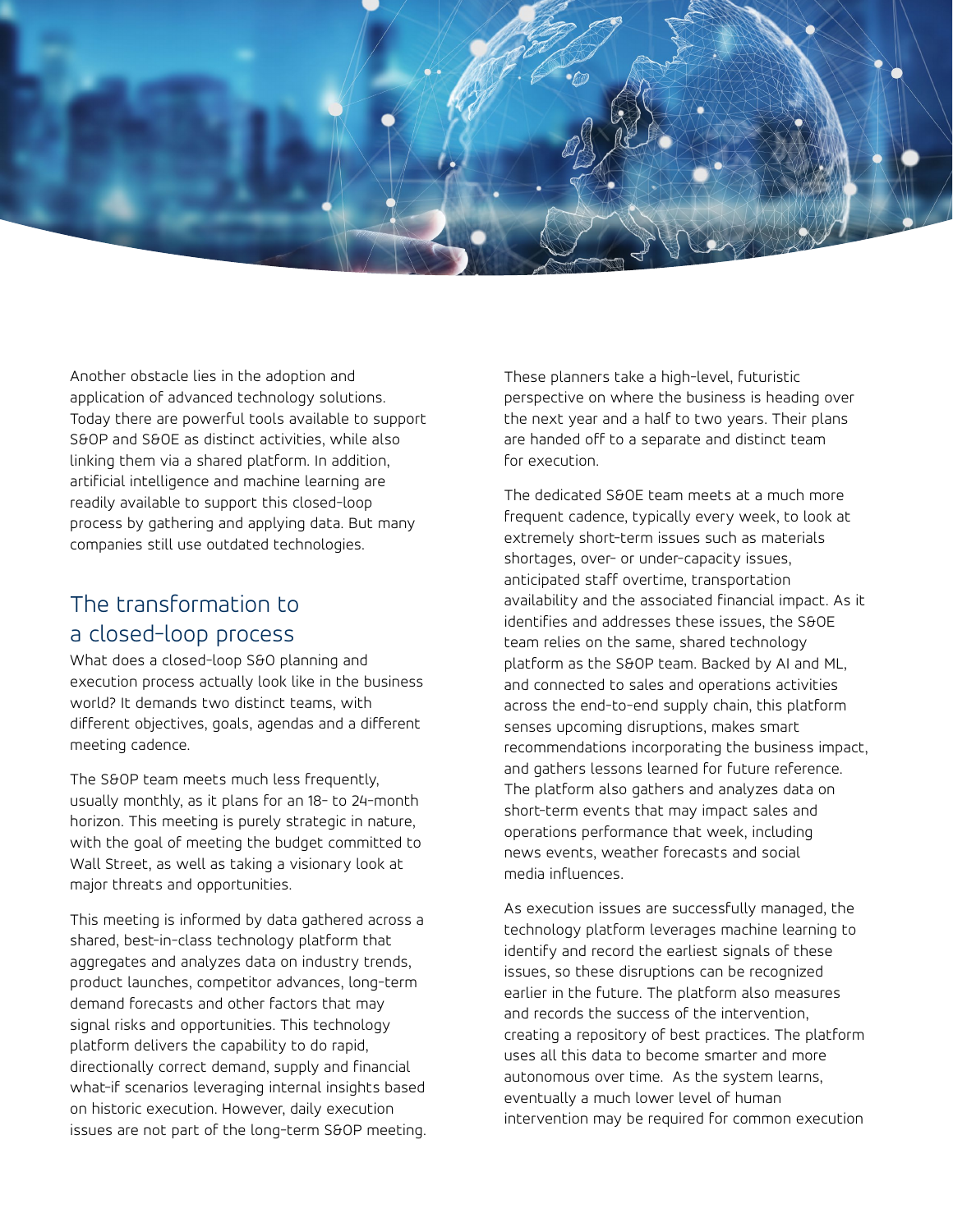issues, allowing supply chain talent to focus on more strategic opportunities.

By separating these two activities, each team can focus its full attention on a given task, either creating the best strategic long-term plan or delivering the best short-term execution results. Both teams are equipped with the skill sets they need, have clear roles and accountabilities, and are given the time and resources required for success. The S&OP-S&OE process is a powerful closed loop that gets smarter and faster all the time, creating an environment where true transformation is not only possible, but probable.

#### The payoff is significant

Implementing the cultural change needed to support distinct S&OP and S&OE teams can be challenging. And most companies, though not all, will need to replace disparate technology solutions with an industry-leading, platform-based approach. But, as documented by analysts and early adopters, the return makes the investment more than worthwhile.

Gartner has published the results of an internal study on companies that have implemented a distinct S&OE process (see graphic)1. Of those companies that focused on reducing inventory levels via S&OE, 67% saw an improvement. Sixtytwo percent of enterprises chasing service improvements made real progress. Other reported benefits of an S&OE initiative included greater asset utilization, higher success rates for new products, better adherence to production schedules, lower expediting costs for transportation, reduced writeoffs and fewer lost sales.

Not only did these companies achieve short-term benefits, but these benefits had huge potential strategic implications over the longer term. For example, by achieving more successful product launches, these organizations could communicate the key success factors across the entire supply chain, from product development to marketing, to make future launches even more likely to succeed. And, by using a platform infused with machine learning, the supply chain can autonomously "learn" from these best practices, as well as gain the ability

Gartner conducted a study of those organizations with a dedicated S&OE process in place. It found that the financial and service benefits are wide-ranging.

#### **Create S&OE-Focused Subset of Metrics to Realize Improvements**



■ Witnessed Improvement

> *each metric, individual bases vary, please see notes for more detail)*

Gartner's S&OP Success online survey among supply chain professionals involved in the S&OP process in companies with revenue of more than \$250M; Total base: n = 304; November 2018 Base: Tracking base —Respondents, Excluding Don't Know, n = 269. Witnessed improvement base —individual bases among those who track each metric.<br>QCOI. Which of the following S6DP metrics does your organization track as par